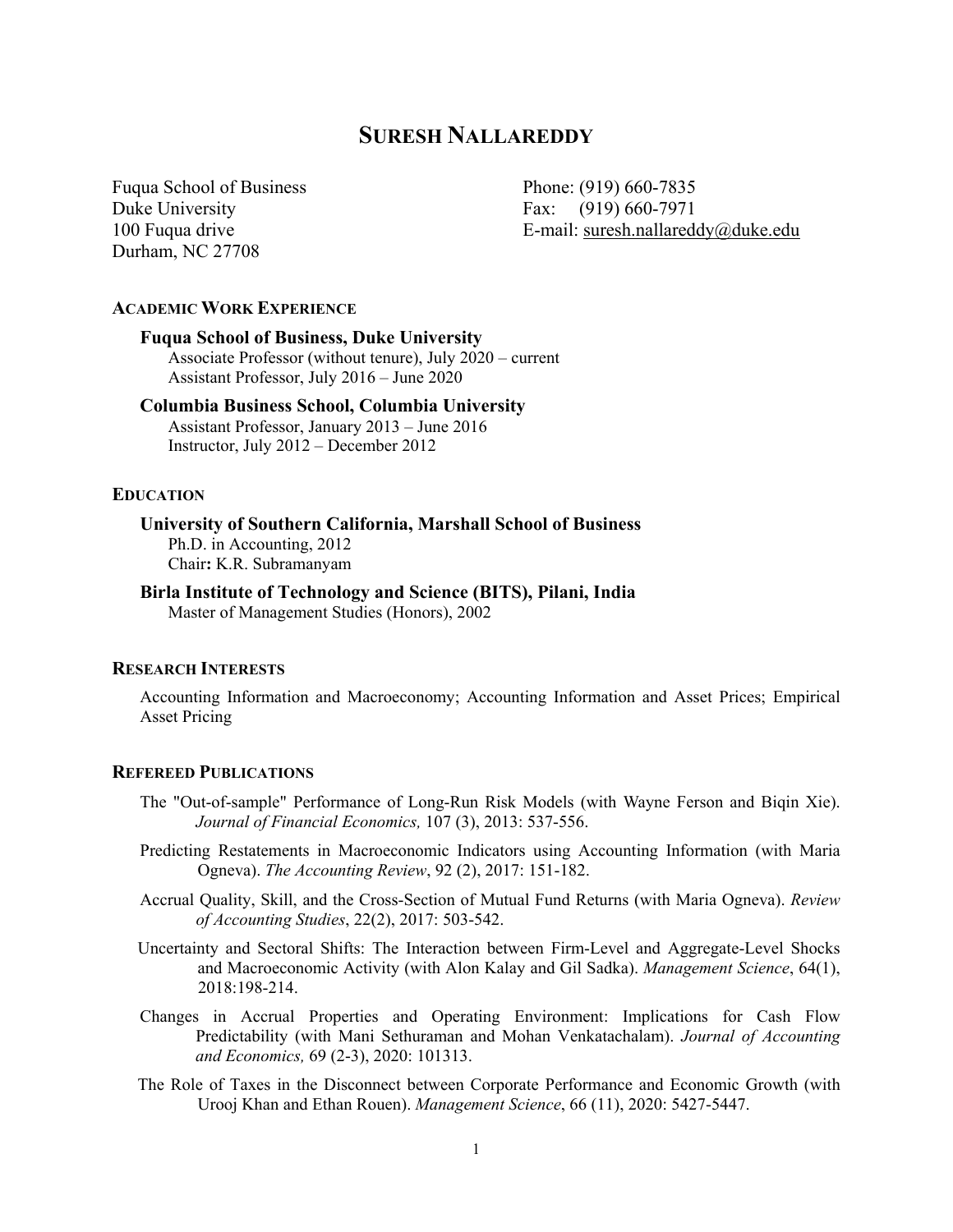- ETF Activity and Informational Efficiency of Underlying Securities (with Lawrence Glosten and Yuan Zou). *Management Science*, 67 (1), 2021: 22-47.
- Aggregate Accruals and Market Returns: The Role of Aggregate M&A Activity (with John Heater and Mohan Venkatachalam). *Journal of Accounting and Economics,*72 (2-3), 2021:101432.
- Consequences of More Frequent Reporting: The U.K. Experience (with Robert Pozen and Shivaram Rajgopal). *Journal of Law, Finance and Accounting*, 6(1), 2021:51-88.
- Firms' Response to Macroeconomic Estimation Errors (with Oliver Binz and William Mayew). *Journal of Accounting and Economics,* 73 (2-3), 2022:101454.
- Do Corporate Tax Cuts Increase Income Inequality? (with Ethan Rouen and Juan Carlos Serrato). *Tax Policy and the Economy*, 36, 2022 (Forthcoming).

# **INVITED DISCUSSIONS**

Discussion of "ETFs and Information Transfer Across Firms." *Journal of Accounting and Economics,* 70 (2-3), 2020: 101358.

#### **NON-REFEREED PUBLICATIONS**

- The "Out-of-sample" Performance of Long-Run Risk Models (with Wayne Ferson and Biqin Xie). *Finance and Accounting Memos,* Jan 2014: 105-107.
- Impact of Reporting Frequency on UK Public Companies (with Robert Pozen and Shivaram Rajgopal). *Research Foundation Briefs*, March 2017: 1-20.

#### **WORKING PAPERS**

- What Explains the Rise of Corporate Profits: Shareholder's Perspective (with Francesco Bianchi and Maria Ogneva)
- Labor Share Decline and Intellectual Property Products Capital: A Different Measurement Perspective (with Maria Ogneva)
- The Changing Information Content of Aggregate Earnings (with Badrinath Kottimukkalur and Mohan Venkatachalam)
- Does Differential Sensitivity to Aggregate Earnings Shocks Drive Post-Earnings-Announcement Drift?

#### **TEACHING INTERESTS**

Financial Accounting; Valuation and Fundamental Analysis; Financial Statement Analysis

#### **TEACHING EXPERIENCE**

#### **Duke University, Fuqua School of Business**

Valuation and Fundamental Analysis (Elective MBA Class) (2016-current) Average teaching evaluation: **6.6/7** Runner up for Innovation and Excellence in Teaching an Elective Class (2022)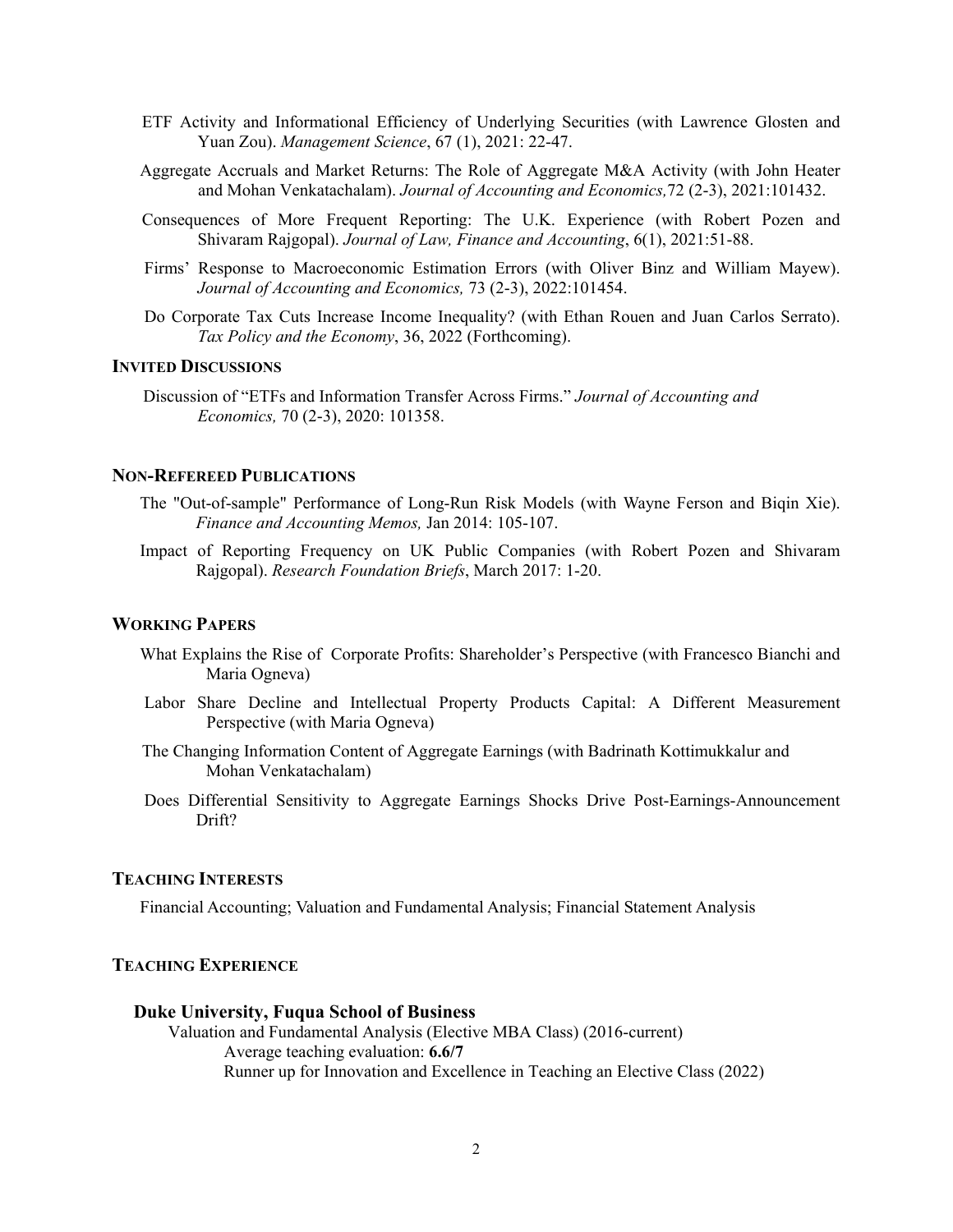Advanced Topics in Accounting (PhD class), (2017-current) (Co-taught)

# **Columbia University, Columbia Business School**

Financial Accounting (Core MBA Class) (2013-2015) Average teaching evaluation: **4.9/5** 

Empirical Research in Accounting (PhD class), (2013-2014) (Co-taught)

### **USC, Marshall School of Business**

Core Concepts of Managerial Accounting, Spring 2009 (Undergraduate Class) Teaching evaluation: **4.9/5**  Awarded "Mary Pickford Foundation Doctoral Teaching Award"

#### **SEMINAR AND CONFERENCE PRESENTATIONS**

 University of Southern California, 2008 First World Finance Conference, Portugal, May 2010 University of Southern California, 2011 University of Southern California, Finance Brownbag, 2011 American Accounting Association (AAA) Annual Meeting, 2012 Columbia University, 2012 Florida International University, 2012 London Business School, 2012 New York University, 2012 University of California, Berkeley, 2012 University of Illinois at Urbana-Champaign, 2012 University of Minnesota, 2012 University of Rochester, 2012 Washington University in St. Louis, 2012 Columbia University, 2013 Columbia University – Burton Conference, 2013 Emory University, 2013 Indian School of Business, 2013 American Accounting Association (AAA) Annual Meeting, 2014 City University of New York Graduate Center, 2014 Columbia University, 2014 Financial Accounting Reporting Section (AAA), Mid-Year Meeting, 2014 London Business School Accounting Symposium, 2014 University of Illinois at Urbana-Champaign, Young Scholars Symposium, 2014 Columbia University, 2015 Columbia University, Burton Conference, 2015 Indian School of Business, Accounting Research Conference, 2015 INSEAD, 2015 University of Toronto, 2015 American Accounting Association (AAA) Annual Meeting, 2016 Columbia University, 2016 Duke University, 2016 Duke Law School, Conference on Empirical Legal Studies, 2016 Duke/UNC Fall camp, 2016 University of Rochester, 2016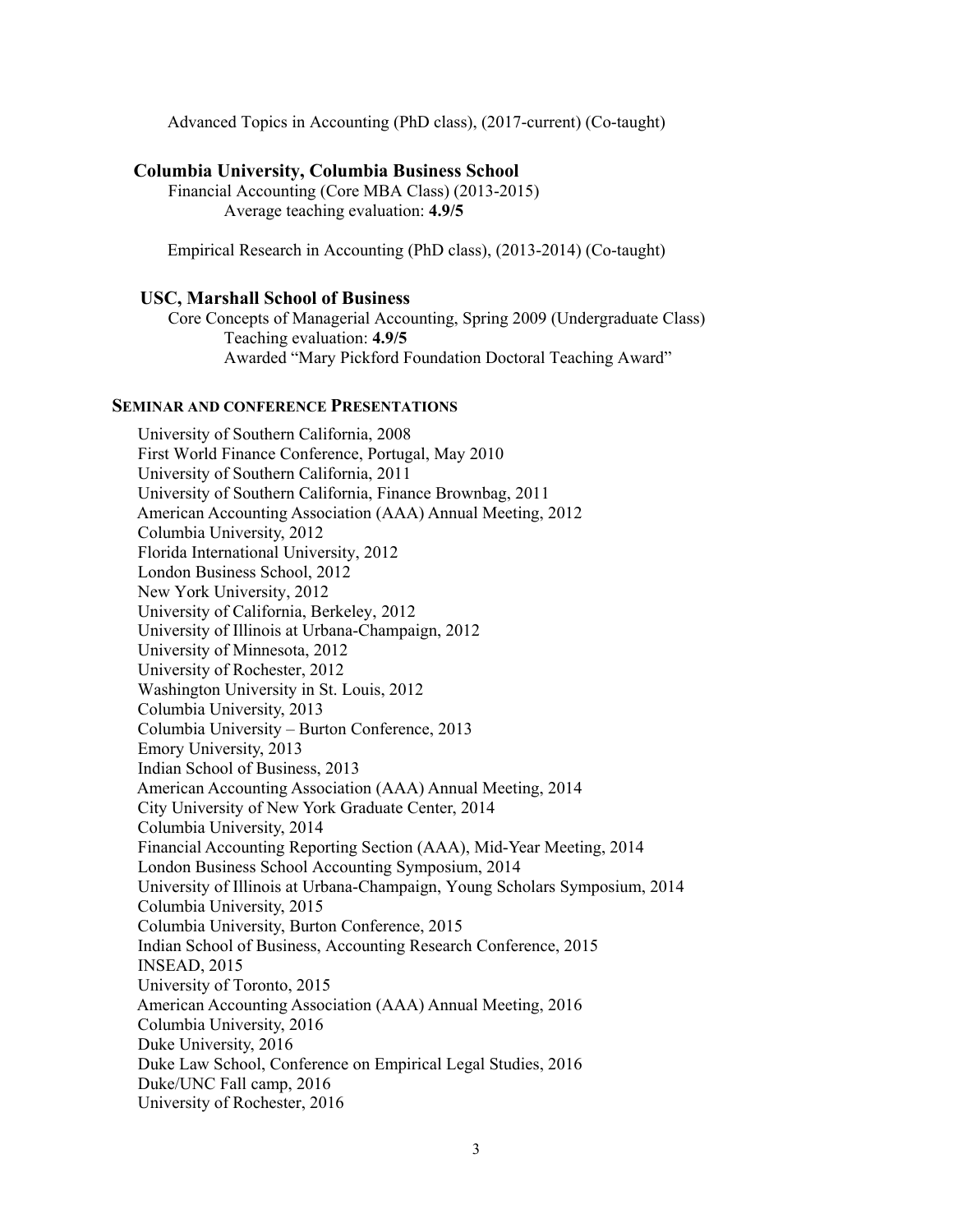University of Southern California, 2016 Western Finance Association (WFA) Meeting, 2016 American Accounting Association (AAA) Annual Meeting, 2017 Duke University, 2017 (twice) Georgia State University, Southeast Summer Accounting Research Conference, 2017 Southern Methodist University, 2017 Duke University, Finance Brownbag, 2017 Duke University, Economics Brownbag, 2017 University of Georgia, Southeast Summer Accounting Research Conference, 2018 University of North Carolina, Brownbag Seminar, 2018 Washington University in St. Louis, Dopuch Conference, 2018 Duke University, Summer Brownbag Series, 2018 *Review of Accounting Studies Conference*, Invited Discussant, 2018 Emory University, 2019 Cornell University, 2019 London Business School, 2019 Indian Institute of Management, Bangalore, Accounting Research Conference, 2019 New York University, Journal of Law, Finance, and Accounting Conference, 2019 *Journal of Accounting and Economics Conference*, Invited Discussant, 2019 University of Texas, Dallas, 2020 *Journal of Accounting and Economics Conference*, Invited Presenter, 2020 University of Maryland, Ph.D. Class Session, 2021 Duke University, 2021 Indian School of Business, 2021 Harvard University, 2021 Duke University, 2021, Summer Seminar Series Bureau of Economic Analysis, 2022 Duke University, 2022 Washington University in St. Louis, Labor and Accounting Conference, 2022 Penn State University, 2022

# **CONFERENCES ATTENDED**

 American Accounting Association (AAA) Annual Meeting, 2008, 2010, 2012, 2014 Annual SEC and Financial Reporting Institute Conference 2007, 2010 Burton Conference, Columbia University, 2012, 2013, 2014, 2015, 2017, 2019 CARE Conference, 2019, 2021 Contemporary Accounting Research Conference, 2020, 2021 Duke/UNC Fall camp, 2016, 2017, 2018, 2019 Financial Accounting Reporting Section, 2010, 2014 First Labour and Accounting Virtual Conference, 2021 Harvard University, IMO conference, 2018 Indian Institute of Management, Bangalore, Accounting Research Conference, 2020 Journal of Accounting and Economics Conference, 2021 NBER Tax policy and economy conference, 2021 NYU Accounting Summer Camp, NYU, 2013, 2015 Pac Ten Doctoral Consortium, University of Southern California, 2007 PennState Accounting Research Conference, 2017 Review of Accounting Studies Conference, 2020, 2021 Stanford University, Accounting Summer Camp, 2020 The Center for Accounting Research & Education (CARE) conference, Washington, DC, 2018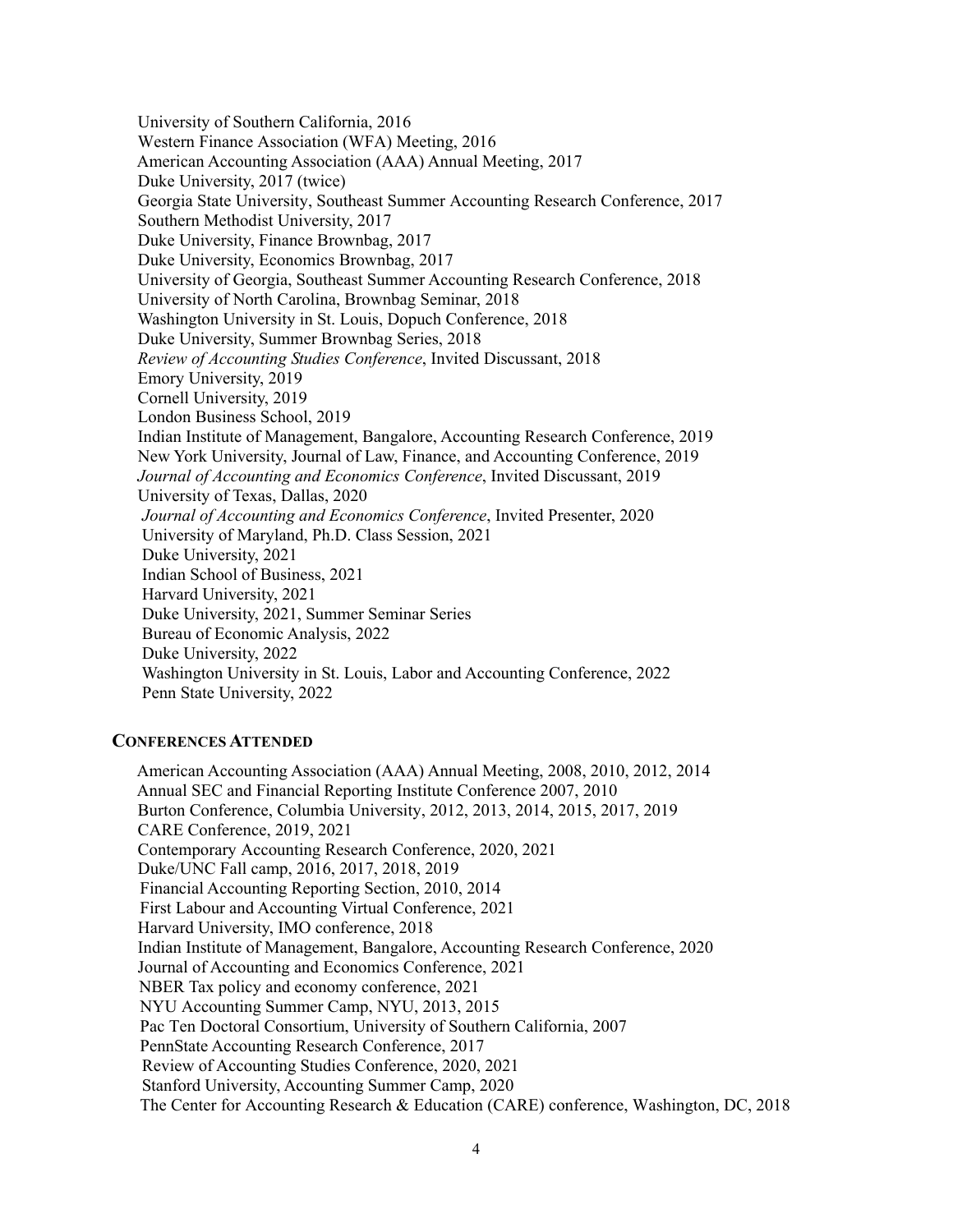The First Labor and Accountign Conference, 2021 UNC, Global Issues in Accounting Conference, 2016, 2018 UNC Tax Symposium, 2022 University of Illinois at Urbana-Champaign, Young Scholars Symposium, 2021 University of Illinois at Chicago Research Conference, 2021 Washington University in St. Louis, Dopuch Conference, 2019 World Finance Conference, Portugal, May 2010

### **HONORS AND AWARDS**

Runner up: Innovation and Excellence in Teaching an Elective Class, Fuqua School of Business, 2022 USC PhD Achievement Award, University of Southern California, 2012 Mary Pickford Foundation Doctoral Teaching Award, Marshall School of Business, 2009 Dean's Fellowship, University of Southern California, 2011-2012 Doctoral Fellowship, University of Southern California, 2006-2011 Academic Associate of the Year Award (Teaching Award), Indian School of Business, 2005 ISB Achievement Award, Indian School of Business, 2005 First prize, State Level (Andhra Pradesh, India) elocution competition, 1998 Received two medals in consecutive years in science exhibition, 1995, 1996

# **PROFESSIONAL SERVICE**

Editorial Board Member: *The Accounting Review* (since 2019)

 Reviewer: The Accounting Review; Journal of Accounting Research; Journal of Accounting and Economics; Review of Accounting Studies; Contemporary Accounting Research; Management Science; Review of Financial Studies; Journal of Finance and Quantitative Analysis; Accounting Organizations and Society; Review of Finance; Review of Asset Pricing Studies; American Accounting Association; Financial Accounting and Reporting Section Meetings.

Dissertation Committee Member (Accounting Area):

 Hyung il Oh (Initial Placement: Washington University, Bothell, 2014); You-il Park (Initial Placement: Nanyang Technological University, 2017); Oliver Binz (Initial Placement: INSEAD, 2020);

Dissertation Committee Member (Finance Area):

Shane Miller (Initial Placement: University of Michigan, 2020);

AAA Annual Meeting Editorial Committee Member, 2015, 2022

External Reviewer for Research Grants:

Social Sciences and Humanities Research Council of Canada

Research Grants Council (RGC) of Hong Kong

# **MEDIA MENTIONS (REPRESENTATIVE LIST)**

ETF Trading and Informational Efficiency of Underlying Securities (Featured on *Harvard Law School Forum*, November 14, 2016)

These changes to quarterly reports would benefit companies and investors (Featured on *MarketWatch*, March 8, 2017)